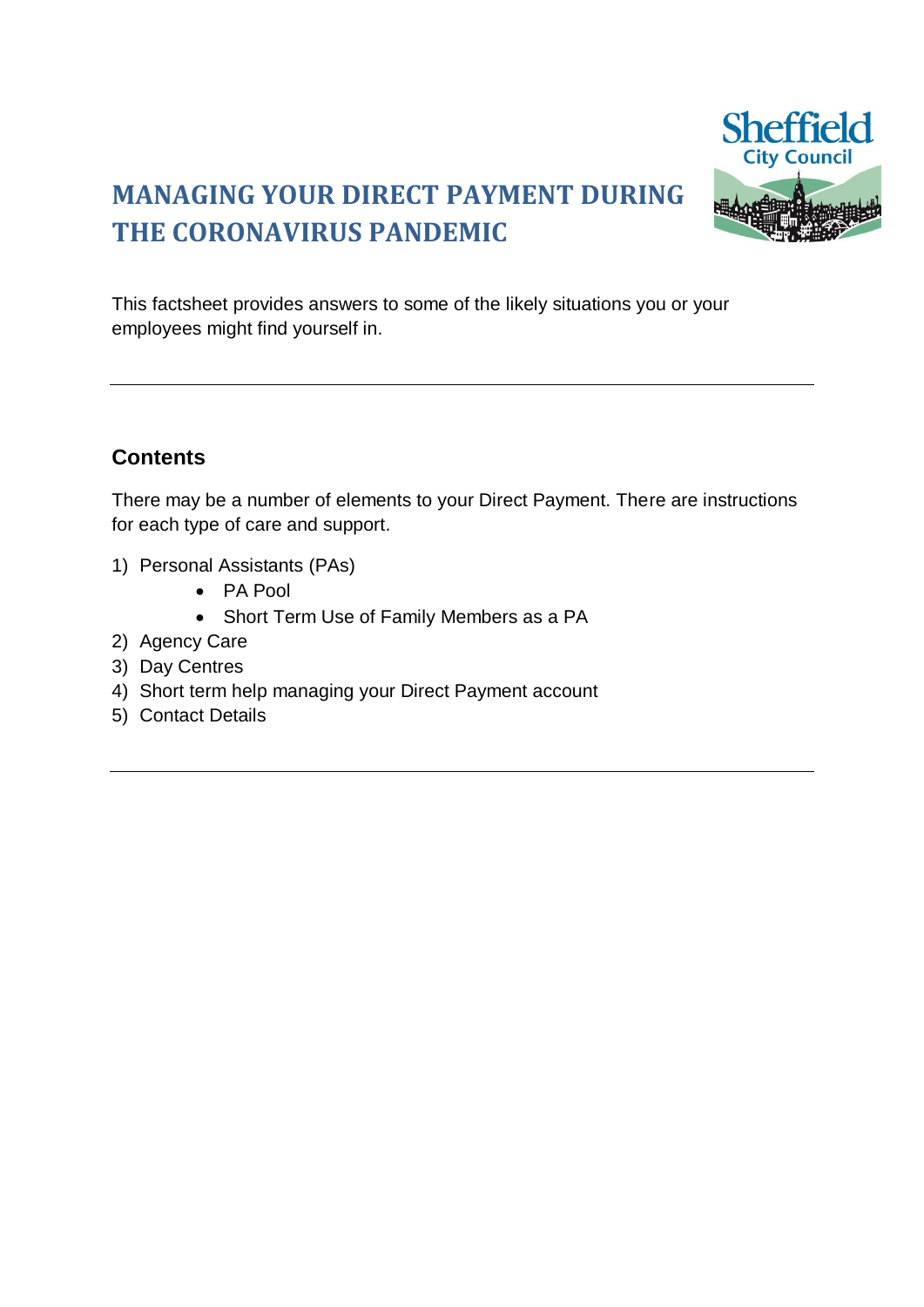## **1) Personal Assistants (PAs)**

If there is a specific clause in your contract with your PA that is more generous than the advice given here, you will need to adhere to your contract.

| <b>Description of Situation</b>                                                                                                                 | <b>Solution</b>                                                                                                                                                                                                                                                                                                                                                                                                                      |
|-------------------------------------------------------------------------------------------------------------------------------------------------|--------------------------------------------------------------------------------------------------------------------------------------------------------------------------------------------------------------------------------------------------------------------------------------------------------------------------------------------------------------------------------------------------------------------------------------|
| a) I need to "self-isolate"<br>due to Coronavirus<br>symptoms of myself or<br>a family member I live<br>with                                    | It is fine for you to continue to pay your PA(s) their<br>normal wage for up to 4 weeks when they are not<br>working during this time. We would request that you<br>encourage your PA to volunteer during this time if they<br>are able to do so.                                                                                                                                                                                    |
|                                                                                                                                                 | If you are not going to use your PA support for longer<br>than 4 weeks, please contact your social work team<br>(see Contact Details if you do not know how to contact<br>your social work team).                                                                                                                                                                                                                                    |
|                                                                                                                                                 | If you cannot manage without the care your PA(s)<br>provides and they are willing to continue while you self-<br>isolate, you will need to provide them with Personal<br>Protective Equipment (see c) in this table). They will<br>also need to self-isolate and follow strict hygiene<br>protocols. More guidance on this can be found here:<br>https://www.gov.uk/government/collections/coronavirus-<br>covid-19-list-of-guidance |
|                                                                                                                                                 | If your PAs will not continue to provide care during your<br>self-isolation, and you do not have any family or other<br>informal support to help, please contact your social<br>work team for assistance (see Contact Details).                                                                                                                                                                                                      |
| b) My PA needs to "self-<br>isolate" either due to:<br>- Coronavirus                                                                            | Your PA should be paid their normal wage up to the<br>end of April - the Council will issue further guidance for<br>after April.                                                                                                                                                                                                                                                                                                     |
| symptoms of<br>themselves<br>- or Coronavirus<br>symptoms of a family<br>member they live with<br>- or they have been<br>advised to by their GP | If your PA is entitled to Statutory Sick Pay (SSP),<br>your payroll provider should apply for this for them<br>as a part of their wage as the HMRC will refund<br>some SSP during the Coronavirus Pandemic<br>(information about who is entitled to SSP can be found<br>at https://www.gov.uk/statutory-sick-pay). SSP for "self-<br>isolation" applies from Day 1 of self-isolation.                                                |
| (continues onto next<br>page)                                                                                                                   | If your PA needs to self-isolate for more than 7 days<br>they will need a "sick note" from NHS 111 online<br>(https://111.nhs.uk/isolation-note/) or a letter from their<br>GP (more information on this can be found at<br>https://www.gov.uk/statutory-sick-pay/eligibility).                                                                                                                                                      |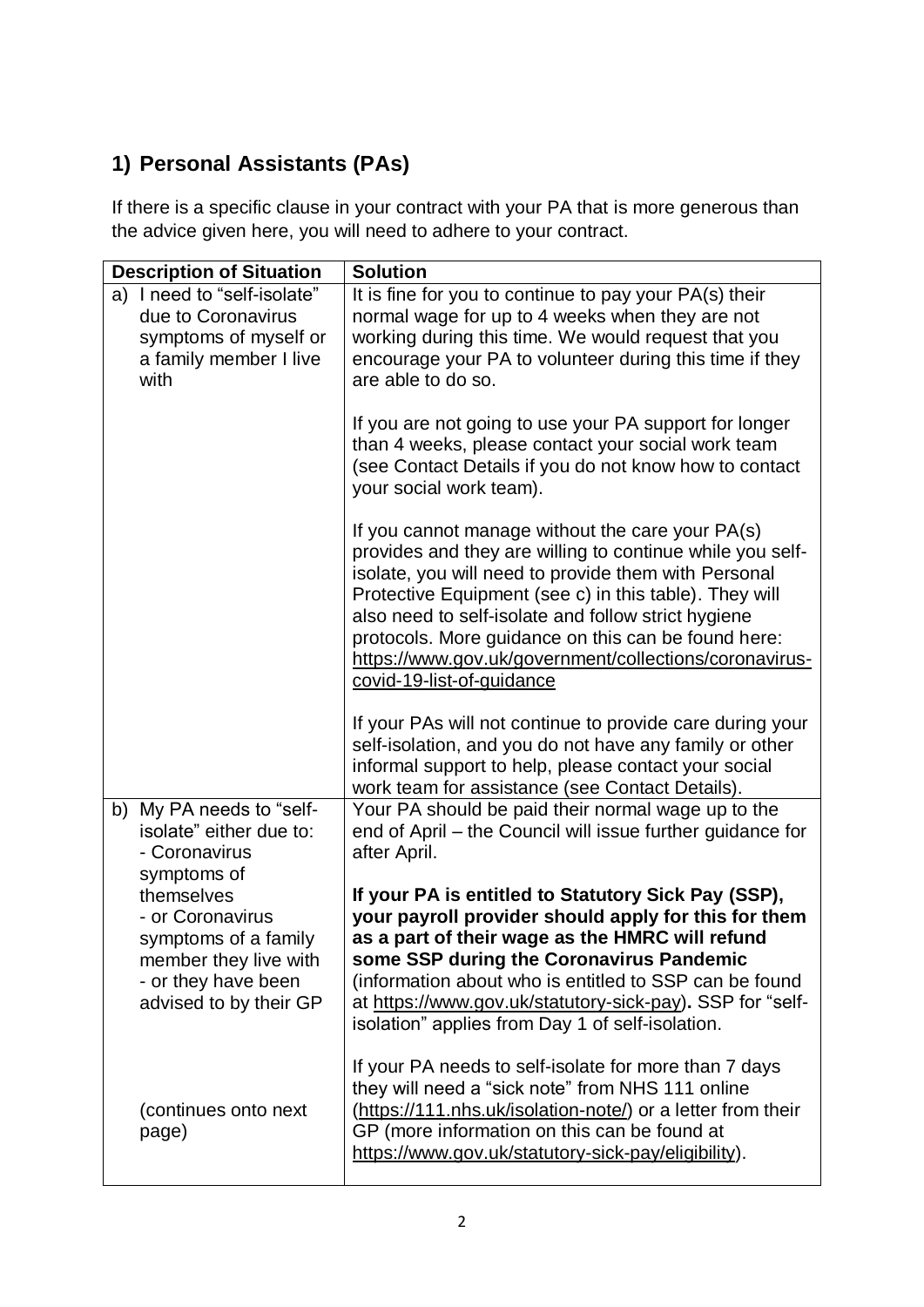|       |                                                                                                                    | If you and your family are symptom free and you<br>cannot manage without the care your PA(s) provides,<br>and your family cannot assist, then you can buy the<br>additional care you need using money from your Direct<br>Payment account. Disability Sheffield have a list of<br>temporary PAs you can choose from for cover or you<br>can use agency care (see Contact Details and the PA<br>Pool section for further information).<br>If you do not have enough money in your Direct<br>Payment account to pay for additional care then please<br>contact the Direct Payment Audit Team for an<br>emergency payment (see Contact Details). |
|-------|--------------------------------------------------------------------------------------------------------------------|-----------------------------------------------------------------------------------------------------------------------------------------------------------------------------------------------------------------------------------------------------------------------------------------------------------------------------------------------------------------------------------------------------------------------------------------------------------------------------------------------------------------------------------------------------------------------------------------------------------------------------------------------|
|       | c) My PA needs Personal<br><b>Protective Equipment</b><br>(PPE) to work (for<br>example gloves and a<br>face mask) | You can request PPE via Disability Sheffield (see<br>Contact Details for ways to contact them). If there isn't<br>any PPE available when you request it from Disability<br>Sheffield, you are allowed to use your Direct Payment<br>money to purchase PPE.<br>If you do not have enough money in your Direct<br>Payment account to pay for PPE then please contact<br>the Direct Payment Audit Team for an emergency                                                                                                                                                                                                                          |
| d)    | My PA wants to work,<br>but does not have<br>suitable childcare                                                    | payment (see Contact Details).<br>The Government classes your PA as a Key Worker and<br>so they are eligible to continued childcare during the<br>Coronavirus pandemic. They can request childcare<br>from their child's school or usual childcare provider.<br>If they refuse the childcare offered they will need to<br>take unpaid leave or holiday.                                                                                                                                                                                                                                                                                       |
|       | e) How do PAs identify<br>themselves as a "Key<br>Worker" if they are<br>stopped by the Police?                    | Disability Sheffield can give your PA a letter that they<br>can carry with them that explains why are a Key<br>Worker.                                                                                                                                                                                                                                                                                                                                                                                                                                                                                                                        |
| $f$ ) | My PA is unwilling to<br>provide services due to<br>concerns about<br>Coronavirus-related<br>risks                 | If you have made reasonable offers of PPE equipment,<br>and discussed any other specific concerns, then the PA<br>may need to take annual leave or unpaid leave if they<br>are unwilling to work. Please seek advice from ACAS<br>(see Contact Details).                                                                                                                                                                                                                                                                                                                                                                                      |

## **PA Pool**

Disability Sheffield are organising a record of available PA's. Please advise your PA's of this facility if they are willing to work additional hours during these challenging times. If you find you need PA cover for a short period, you can also get in touch with Disability Sheffield to see if they have anyone suitable available. More details can be obtained from Disability Sheffield (See Contact Details).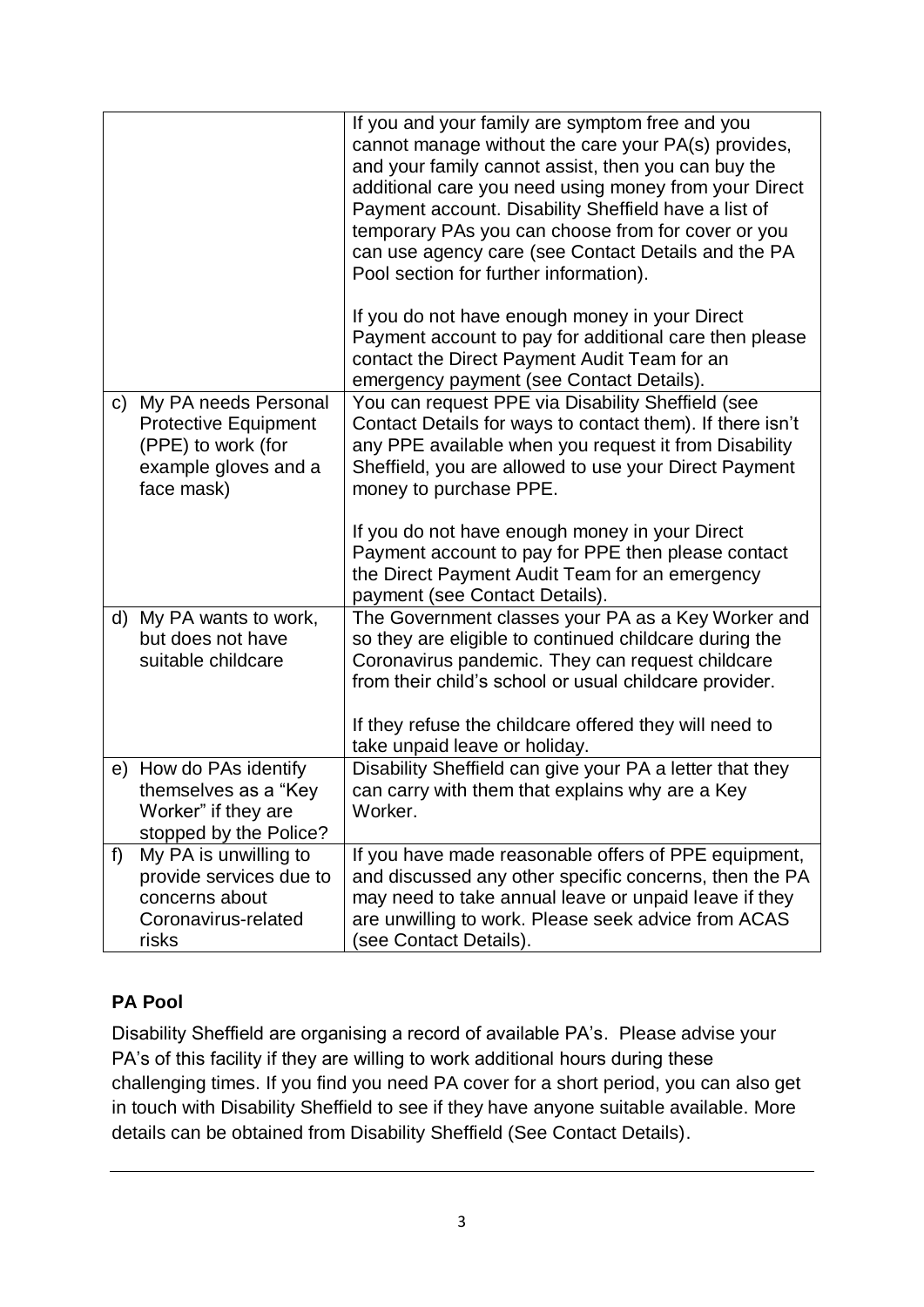## **Short Term Use of Family Members as a PA**

There are rules about family members being paid as a PA or employee. If you need to pay a family member to provide your care you need to get authorisation from your social work team first (see Contact Details).

You do not need to contact your social work team if your family are able to provide support for free.

## **2) Agency Care**

| <b>Description of Situation</b> | <b>Solution</b>                                            |
|---------------------------------|------------------------------------------------------------|
| My agency can no<br>a)          | You can use your Direct Payment money to buy               |
| longer provide the care         | support from another agency. If you cannot find            |
| I need                          | alternative care you can contact your social work team     |
|                                 | for assistance (see Contact Details if you do not know     |
|                                 | how to contact your social work team).                     |
| I need less support<br>b)       | If you need less support temporarily please advise the     |
| because my family are           | agency so that they can help more people. Please           |
| at home                         | continue to pay the agency for any calls they should       |
|                                 | have been doing while you don't need them up to the        |
|                                 | end of April - the Council will issue further guidance for |
|                                 | after April.                                               |

## **3) Day Centre**

| <b>Description of Situation</b>                                                   | <b>Solution</b>                                                                                                                                                                                                                                                                     |
|-----------------------------------------------------------------------------------|-------------------------------------------------------------------------------------------------------------------------------------------------------------------------------------------------------------------------------------------------------------------------------------|
| a) My Day Centre has<br>$closed - I$ am safe and<br>well without attending it     | If the Day Centre needs you to continue paying, please<br>do this up to the end of April – the Council will issue<br>further guidance for after April.                                                                                                                              |
|                                                                                   | If your Day Centre does not need you to continue<br>paying, you do not need to stop your Direct Payment.<br>The Direct Payment Audit Team will help you with any<br>additional funds when you next submit financial<br>monitoring.                                                  |
| b) My Day Centre has<br>closed - I need<br>alternative support to<br>keep me safe | If the Day Centre needs you to continue paying, please<br>do this up to the end of April - the Council will issue<br>further guidance for after April.                                                                                                                              |
|                                                                                   | If you find a replacement service, you can use your<br>Direct Payment money to pay for it. If you do not have<br>enough Direct Payment money to pay for this short<br>term support, please contact the Direct Payment Audit<br>Team for an emergency payment (see Contact Details). |
|                                                                                   | If you cannot find any alternative services, please<br>contact your social work team (see Contact Details).                                                                                                                                                                         |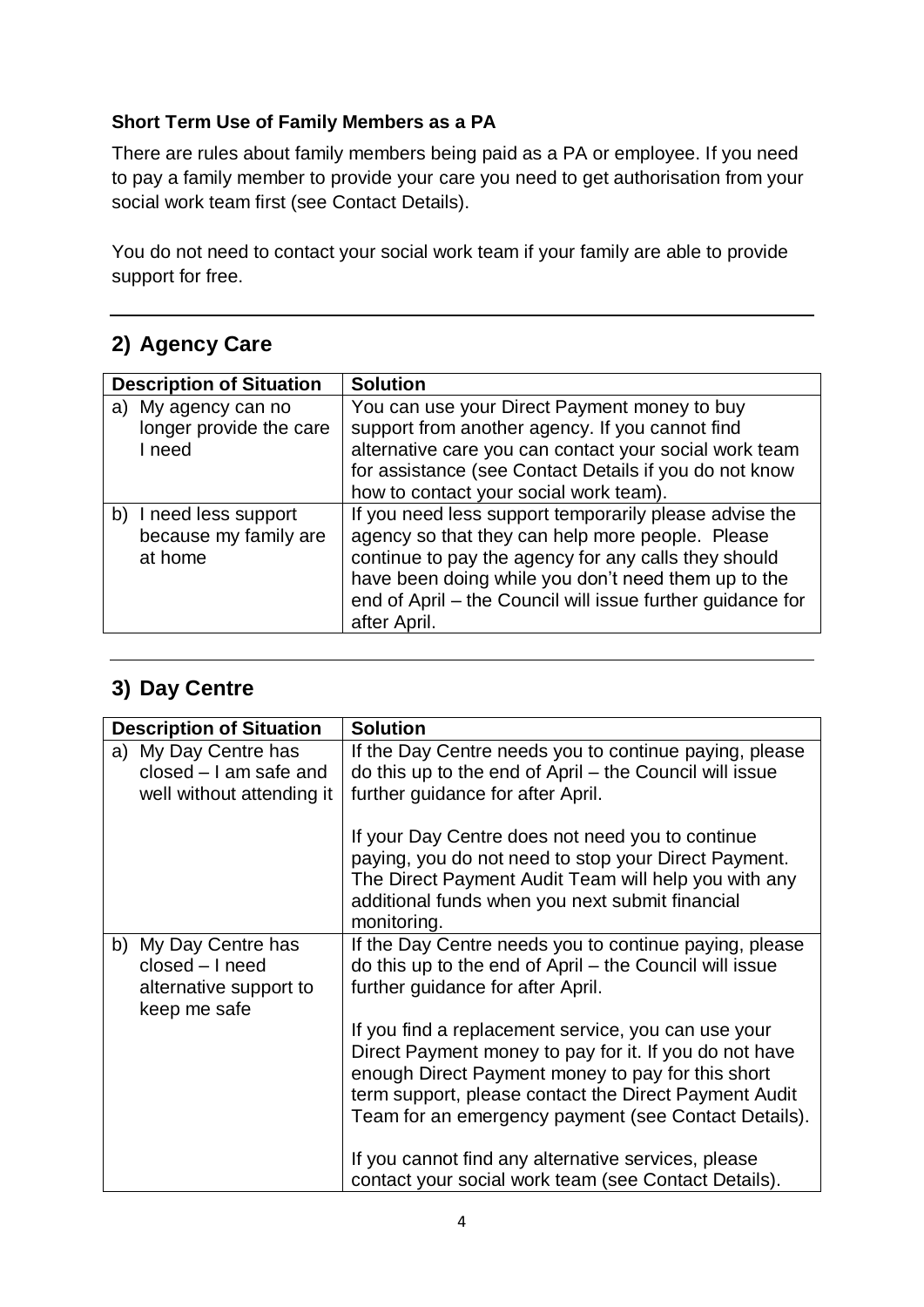## **4) Short term assistance managing your Direct Payment account**

If you or the relative who manages your account for you becomes too unwell to manage the Direct Payment account, you can use a Managed Account Company for a couple of months to ensure your bills are paid and any payroll you need is done. To arrange this please contact the Direct Payment Audit Team to arrange this (see Contact Details).

## **5) Contact Details**

**Sheffield City Council**

**Adults Social Work Teams**  Telephone – 0114 273 4908 Email – [asc.howdenhouse@sheffield.gov.uk](mailto:asc.howdenhouse@sheffield.gov.uk)

#### **Childrens Social Work Teams**

Telephone numbers: North – 0114 203 9591 East – 0114 203 7463 West – 0114 273 4491

## **Direct Payment Audit Team**

Telephone – 0114 273 5397 Email – [DPUaudits@sheffield.gov.uk](mailto:DPUaudits@sheffield.gov.uk)

## **Continuing Healthcare Team – Sheffield CCG**

Duty Line – 0114 3051700 (please hold the line as there is a welcome message on the phone now) Email – [sheccg.sheffieldchc@nhs.net](mailto:sheccg.sheffieldchc@nhs.net)

## **Mental Health**

Please contact your individual care coordinator. If you don't know who this is, please contact the Direct Payment Audit Team and we will help you identify who they are.